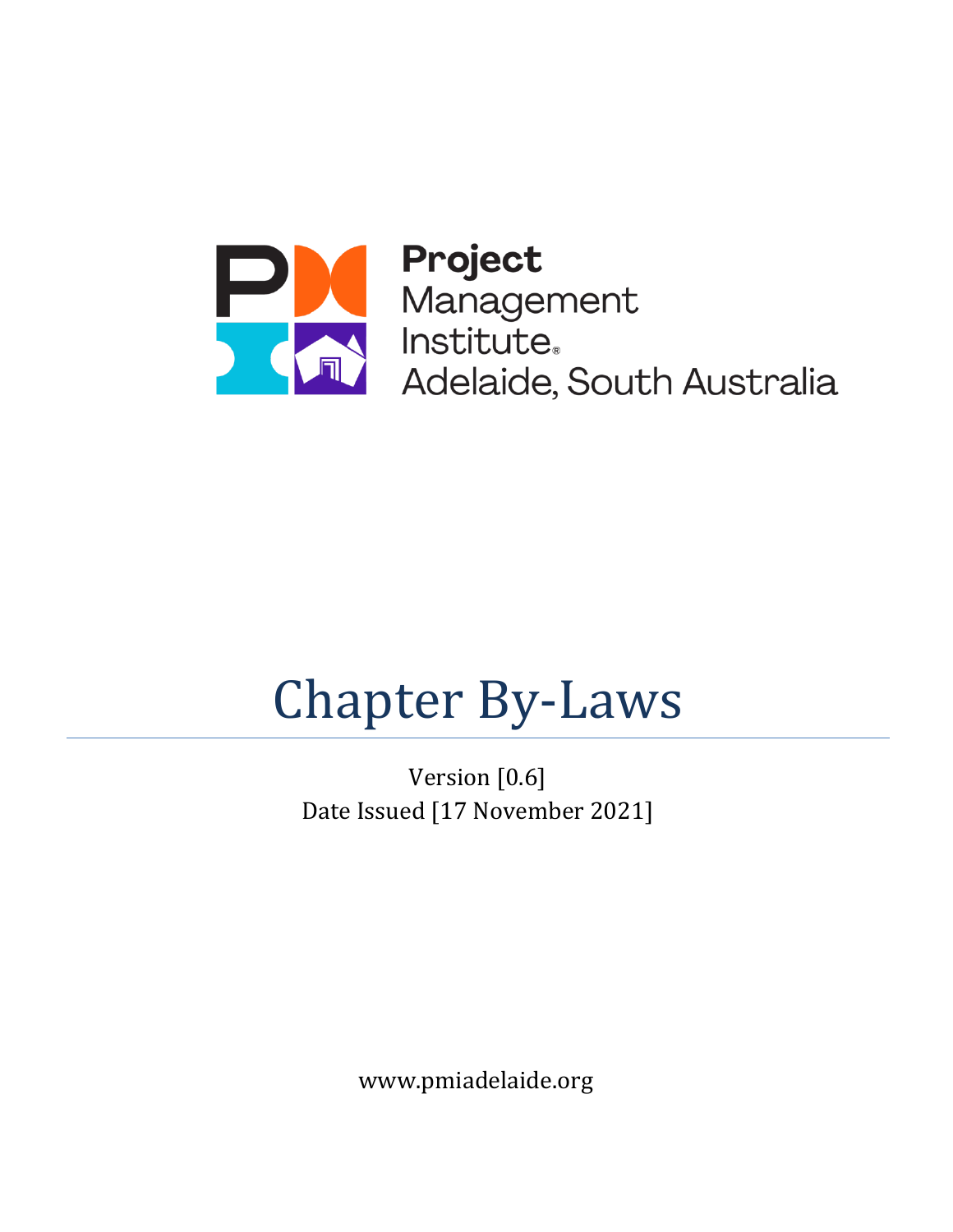

## **Revision History**

| Version          | <b>Author</b>       | <b>Comments</b>                            |
|------------------|---------------------|--------------------------------------------|
| 0.1              | Scott Pearce        | Document created from PMI template         |
|                  |                     |                                            |
| 0.2              | <b>Scott Pearce</b> | Input used from WA Chapter Bylaws Oct 2016 |
| $\overline{0.3}$ | Peter Pavan         | Internal review                            |
| 0.4              | <b>Scott Pearce</b> | Minor changes                              |
| 0.5              | <b>Scott Pearce</b> | Feedback from Region Mentor                |
| 0.6              | Paul MacKeddie      | Draft for member vote (November 2021)      |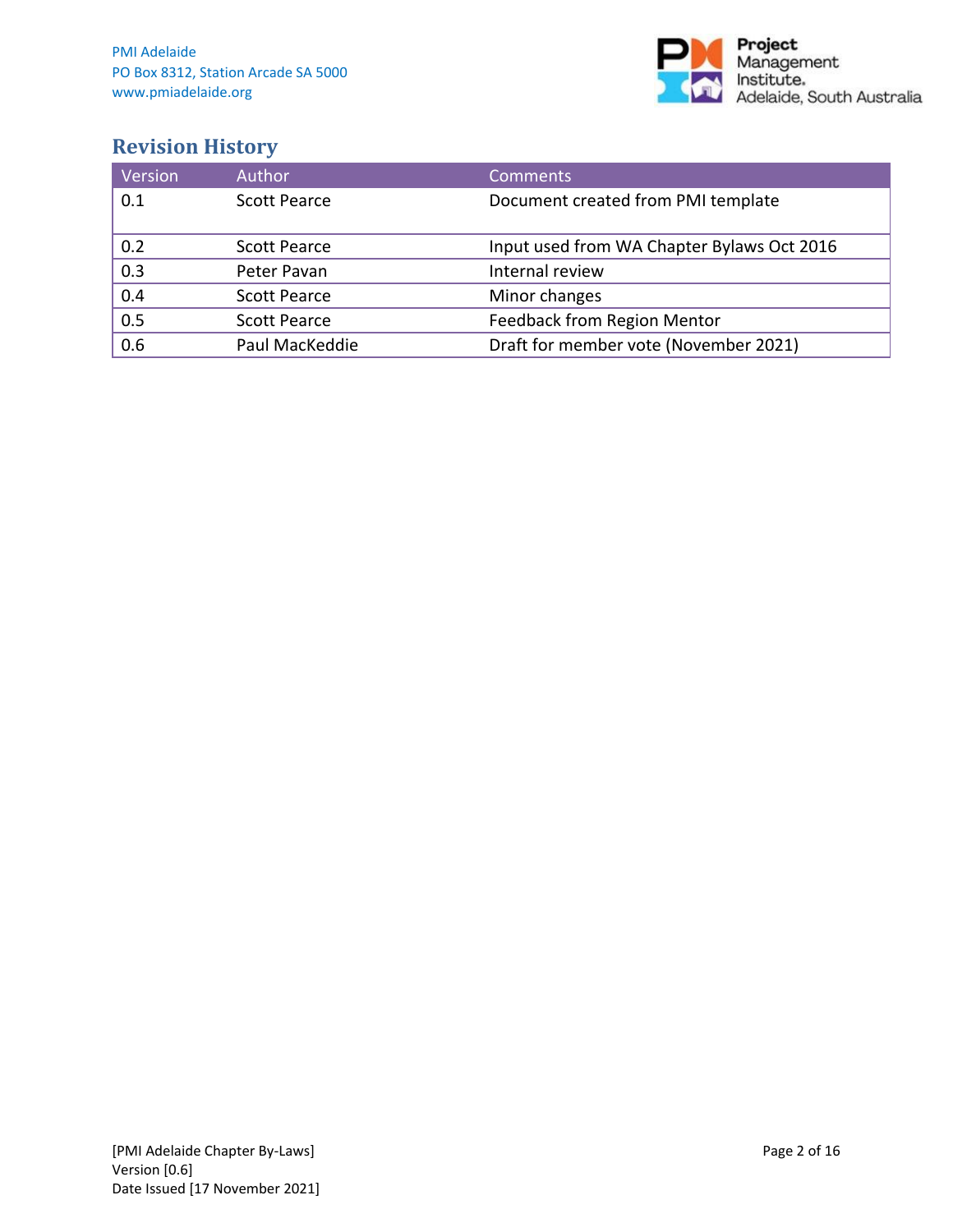

## **Contents**

| Article I    |  |
|--------------|--|
| Article II   |  |
| Article III  |  |
| Article IV   |  |
| Article V    |  |
| Article VI   |  |
| Article VII  |  |
| Article VIII |  |
| Article IX   |  |
| Article X    |  |
| Article XI   |  |
| Article XII  |  |
| Article XII  |  |
| Article XIV  |  |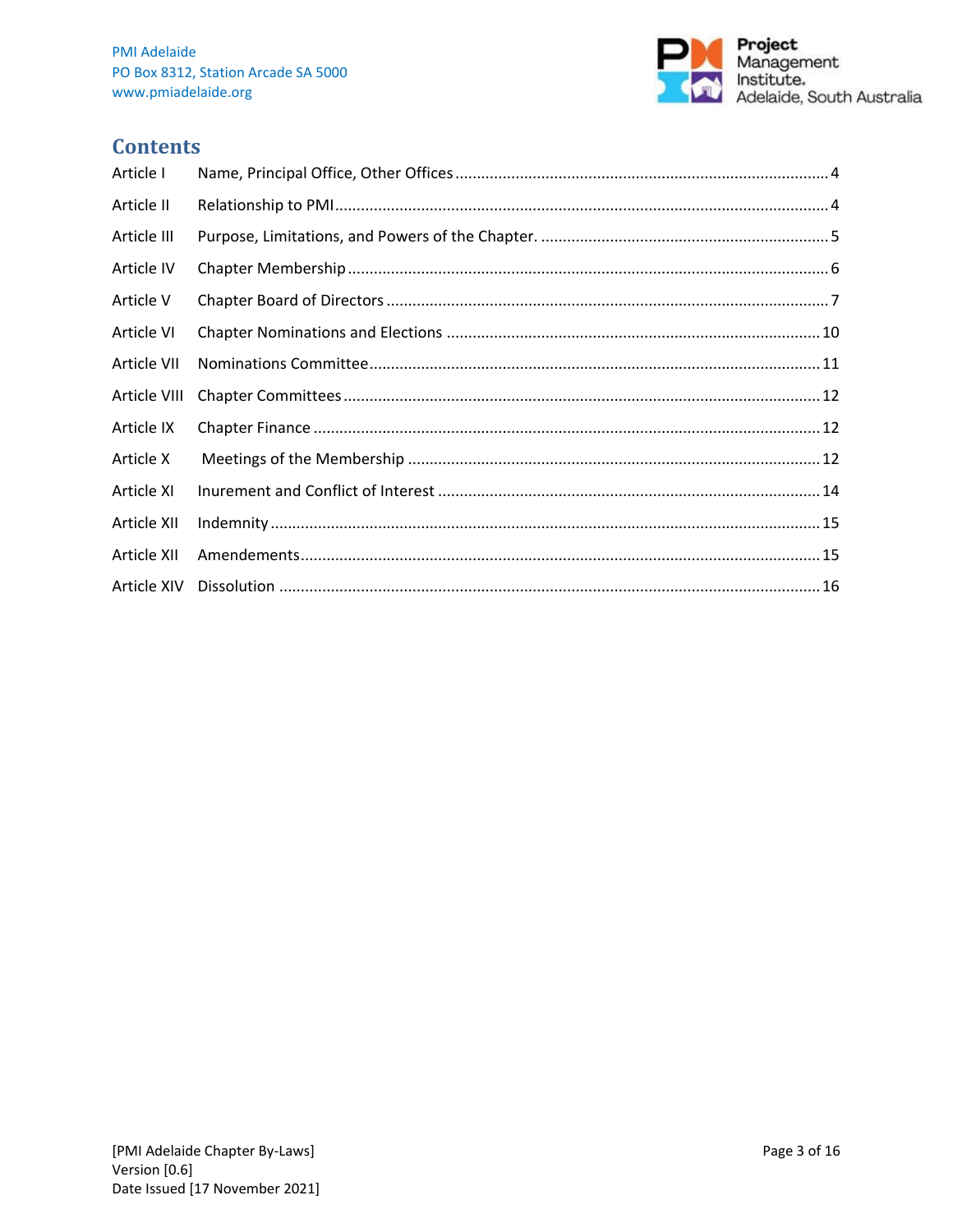

## <span id="page-3-0"></span>Article I Name, Principal Office, Other Offices

## Section 1 Name/Non-Profit Incorporation.

This organization shall be called the Project Management Institute Adelaide, South Australia Chapter Incorporated (hereinafter "the Chapter"). This organization is a chapter chartered by the Project Management Institute, Incorporated (hereinafter "PMI<sup>®</sup>") and separately incorporated as a non-profit, corporation (or equivalent) organized under the laws of the State of South Australia.

## Section 2 Legal Requirements

The Chapter shall meet all legal requirements in the jurisdiction(s) in which the Chapter conducts business or is incorporated/registered.

## Section 3 Principal Office; Other Offices.

The principal office of the Chapter shall be in Adelaide in the State of South Australia. The Chapter may have other offices such as Branch offices as designated by the Chapter Board of Directors.

## <span id="page-3-1"></span>Article II Relationship to PMI

## Section 1

The Chapter is responsible to the duly elected PMI<sup>®</sup> Board of Directors and is subject to all PMI<sup>®</sup> policies, procedures, rules, and directives lawfully adopted.

## Section 2

The bylaws of the Chapter may not conflict with the current PMI's Bylaws and all policies, procedures, rules, or directives established or authorized by PMI as well as with the Chapter's Charter with PMI.

## Section 3

The terms of the Charter executed between the Chapter and PMI<sup>®</sup>, including all restrictions and prohibitions, shall take precedence over these Bylaws and other authority granted hereunder and in the event of a conflict between the terms of the Charter and the terms of these Bylaws, the Chapter shall be governed by and adhere to the terms of the Charter.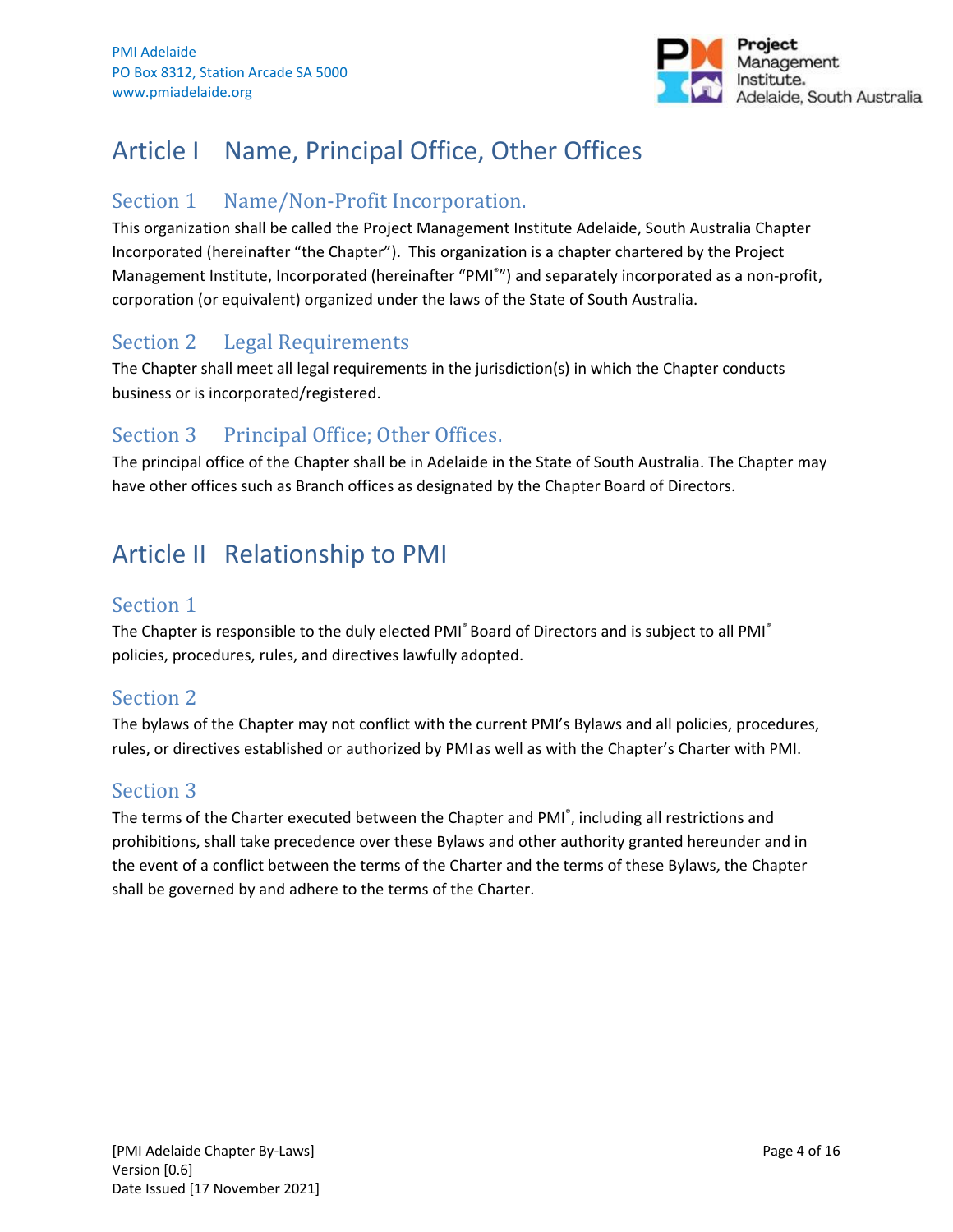

## <span id="page-4-0"></span>Article III Purpose, Limitations, and Powers of the Chapter.

## Section 1 Purpose of the Chapter

General Purpose. The Chapter has been founded as non-profit, corporation (or equivalent) chartered by PMI<sup>®</sup>, and is dedicated to advancing the practice, science, and profession of project management in a conscious and proactive manner.

- A. Specific Purposes. Consistent with the terms of the Charter executed between Chapter and PMI and these Bylaws, the purposes of the Chapter shall include the following:
	- a) To foster professionalism in the management of projects.
	- b) To contribute to the quality and scope of project management.
	- c) To stimulate appropriate global application of project management
	- d) To provide a recognized forum for the free exchange of ideas, applications, and solutions to project management issues among its members, and other interested and involved in project management.
	- e) To identify and promote the fundamentals of project management and advance the body of knowledge for managing projects successfully.
	- f) To promote the use of PMI concepts and methods within South Australian organizations
	- g) To facilitate education for the purpose of increasing the level of project management expertise and PMI accreditation within South Australian organizations.
	- h) To promote diversity and utilize the knowledge and experience of long-standing members to mentor those new to the profession: and

To seek out innovation in project management practice and network and knowledge share for the benefit of all members

## Section 2 Limitations of the Chapter

- A. General Limitations. The purposes and activities of the Chapter shall be subject to limitations set forth in the charter agreement, these Bylaws, and conducted consistently with Chapter Articles of Incorporation.
- B. The membership database and listings provided by PMI to the Chapter may not be used for commercial purposes and may be used only for non-profit purposes directly related to the business of the Chapter, consistent with PMI policies and all applicable laws and regulations, including but not limited to those law and regulations pertaining to privacy and use of personal information.
- C. The Board of the Chapter shall be accountable for the governance and performance of the chapter in accordance with the Chapters defined strategy, including the appointment of an Executive Leadership Team. The Executive Leadership Team are responsible for the planning and operations of the Chapter. All officers and directors of the Chapter shall perform their duties in accordance with the Chapter's governing documents; its Charter Agreement; PMI's Bylaws, policies, practices, procedures, and rules; and applicable law.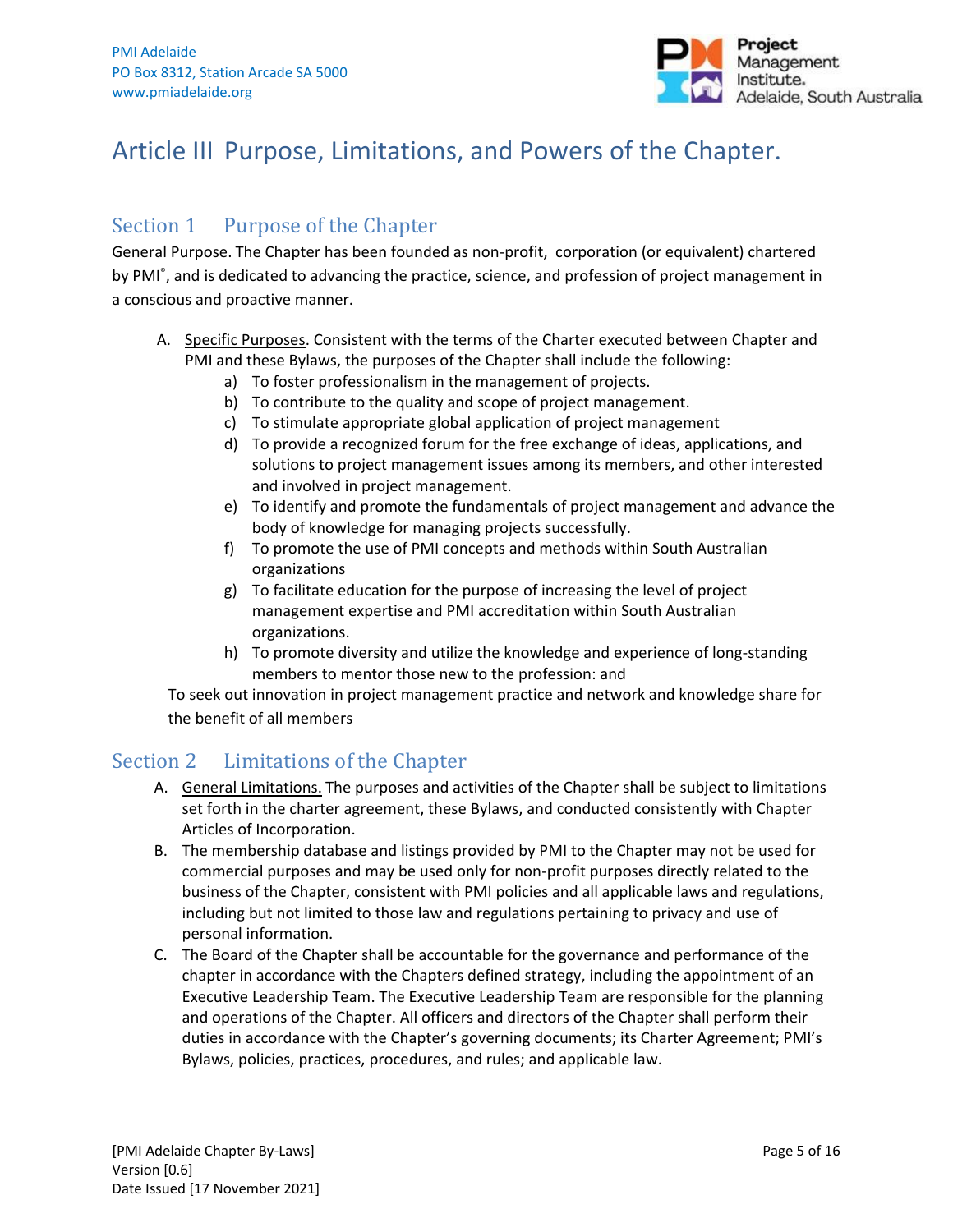

## Section 3 Powers of the Chapter

To carry out its purpose and objects, the Chapter may, subject to the bylaws and PMI® policies, procedures, rules, and directives:

- A. acquire, hold, deal with, and dispose of, any real or personal property; and
- B. administer any property on trust; and
- C. open and operate ADI accounts; and
- D. invest its moneys
	- a. in any security in which trust moneys may, by Act of Parliament, be invested; or
	- b. in any other manner authorized by the rules of the association; and
	- c. borrow money upon such terms and conditions as the association thinks fit; and
	- d. give such security for the discharge of liabilities incurred by the association as the association thinks fit; and
	- e. appoint agents to transact any business of the association on its behalf; and
	- f. enter any other contract it considers necessary or desirable.

## <span id="page-5-0"></span>Article IV Chapter Membership

## Section 1 General Membership Provisions

Membership in the Chapter requires membership in PMI®. The Chapter shall not accept as members any individuals who have not been accepted as PMI® members. Membership in this organization is voluntary and shall be open to any eligible person interested in furthering the purposes of the organization. Membership shall be open to all eligible persons without regard to race, creed, color, age, sex, marital status, national origin, religion, or physical or mental disability.

- A. Members shall be governed by and abide by the PMI Bylaws and by the bylaws of the Chapter and all policies, procedures, rules, and directives lawfully made thereunder, including but not limited to the PMI Code of Conduct.
- B. All members shall pay the required PMI and Chapter membership dues to PMI and if a member resigns, or their membership is revoked for just cause, membership dues shall not be refunded by PMI or the Chapter.
- C. Membership in the Chapter shall terminate upon the member's resignation, failure to pay dues or expulsion from membership for just cause.
- D. Members who fail to pay the required dues when due shall be delinquent for a period of one (1) month and their names removed from the official membership list of the Chapter. A delinquent member may be reinstated by payment in full of all unpaid dues for PMI and the Chapter to PMI within such one-month delinquent period.
- E. Upon termination of membership in the Chapter, the member shall forfeit all rights and privileges of membership.
- F. Any member may submit a written resignation to the Secretary of the Chapter, or other duly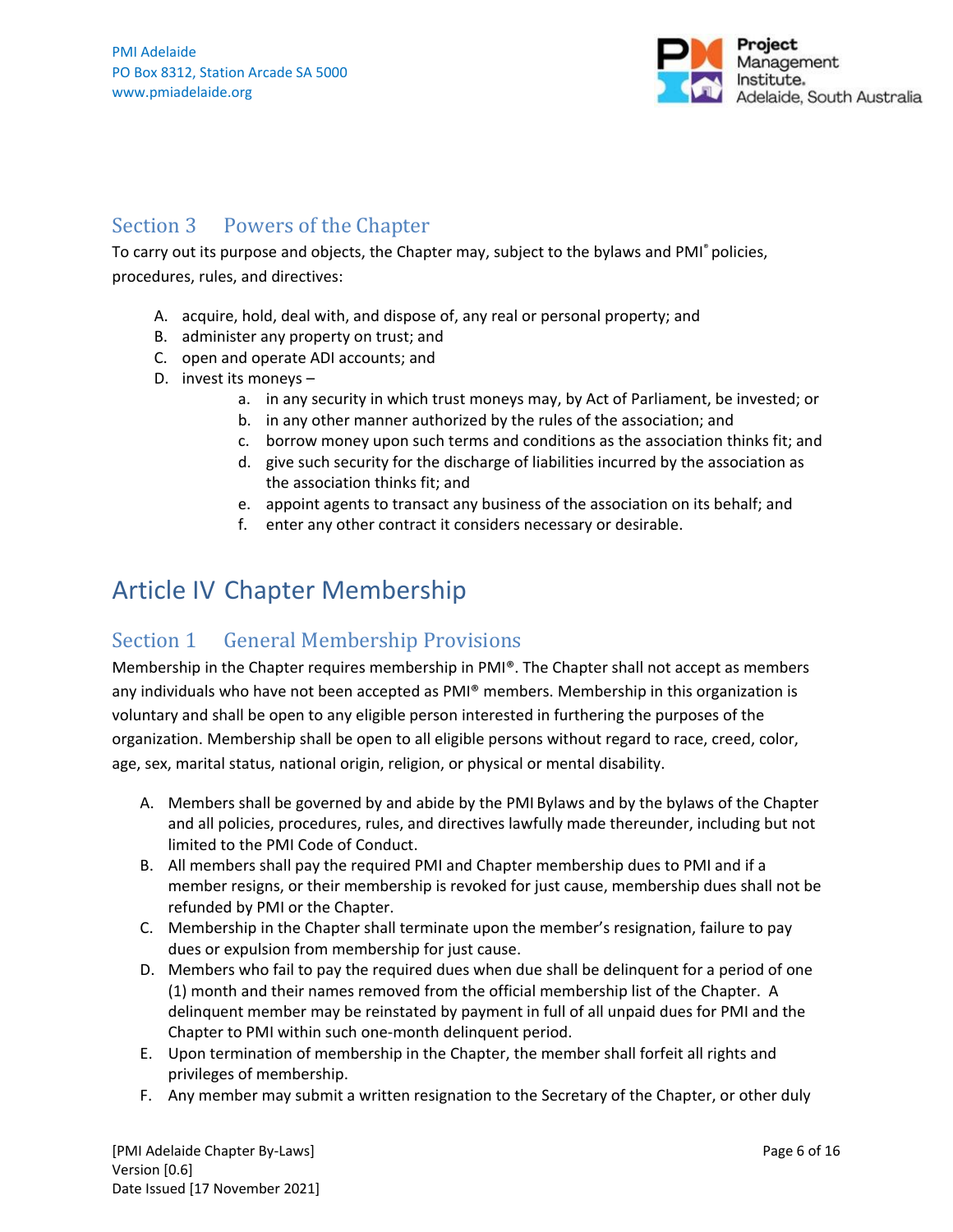

designated representative. Such a resignation shall become effective upon receipt, consistent with applicable policies, except that a resignation may not prevent the Institute from completing any ethics, disciplinary, or similar proceeding.

G. Every member in good standing shall have one vote in the meetings of the Chapter. All office bearers of the Chapter shall have to be members in good standing for holding office.

## Section 2 Classes and Categories of Members

The Chapter shall not create its own membership categories. PMI Chapter membership categories shall be consistent with PMI membership categories.

## <span id="page-6-0"></span>Article V Chapter Board of Directors

## Section 1

The Chapter shall be governed by a Board of Directors (Board). The Board shall be responsible for carrying out the purposes and objectives of the non-profit corporation (or equivalent).

## Section 2

The Board shall consist of up to 8 Officers or Directors (excluding the CEO) elected by the membership, or appointed by the Board under Article V, Section 15. The minimum Board roles are as follows:

- President
- Secretary
- Treasurer
- Director at Large (1)
- Director at Large (2)

The Chief Executive Officer (see Article V, Section 8) shall also be a member of the Board but will not be subject to election and will not have voting rights. Only elected Officers and Directors shall have voting rights.

## Section 3

Terms of office for the Directors shall be two (2) years and each Director can seek re-election. Directors and Officers must not serve for more than three (3) consecutive terms in any Board role, after which they must step down for a minimum of one (1) year before being eligible for re-election or appointment under Article V, Section 15. There will also be a handover period of two (2) months as required between incoming and outgoing Directors and Officers.

## Section 4

The President shall be the Chairman of the Board. The President shall perform such duties as are customary for presiding officers, including making all required appointments with the approval of the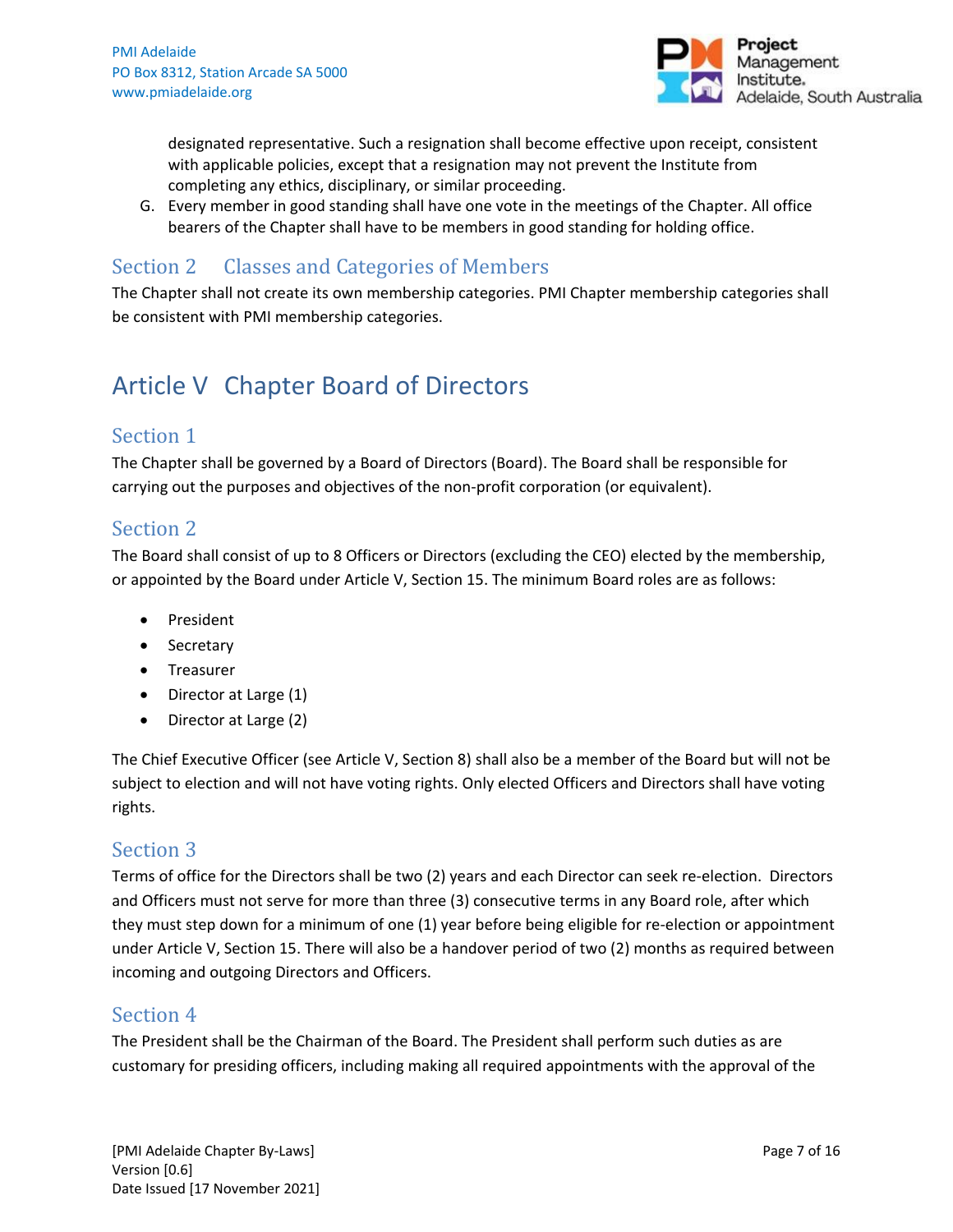

Board. The President shall also serve as a member ex-officio with the right to participate and vote on all Management Committees except the Nominating Committee.

In the event the role is vacant it will be fulfilled by any Board member nominated by the Board.

## Section 5

There is no dedicated Vice President role. A Director at Large shall be nominated by the Board to act as Vice President, at its' first meeting following the Annual General Meeting. This Director shall assume the responsibility of President if that office becomes vacant during the elected term of the President and shall continue until another President is duly elected.

## Section 6

The Secretary shall keep the records of all business meetings of the Chapter and meetings of the Board. The Secretary will also serve as the Public Officer for the Chapter when elected.

## Section 7

The Treasurer shall oversee the management of funds for duly authorized purposes of the Chapter.

## Section 8

The Chief Executive Officer of the Chapter is appointed by the Board, for a term of up to two (2) years and reports to the Chapter Board. The Board delegates responsibility for management and day-to-day Chapter operations to the Chief Executive Officer in accordance with the Chapter's Board approved annual business plans and the direction and policies established by the Board. The Chief Executive Officer provides a monthly Executive Report to the Board, highlighting Chapter performance and risk, enabling governance and decision making by the Board. The term of the Chief Executive Officer shall be the same as elected Officers and Directors. The Executive Officer provides direction and information to the Board as it carries out its governance functions.

## Section 9

The following Board Officer roles shall be elected by the Chapter Membership at an Annual General Meeting in accordance with the Article VI:

- President
- Secretary
- Treasurer
- any other vacant board positions.

## Section 10

The Board shall exercise all powers of the Chapter, except as specifically prohibited by these bylaws, the PMI Bylaws and policies, its Charter with PMI, and the laws of the jurisdiction in which the organization is incorporated/registered. The Board shall be authorized to adopt and publish such policies,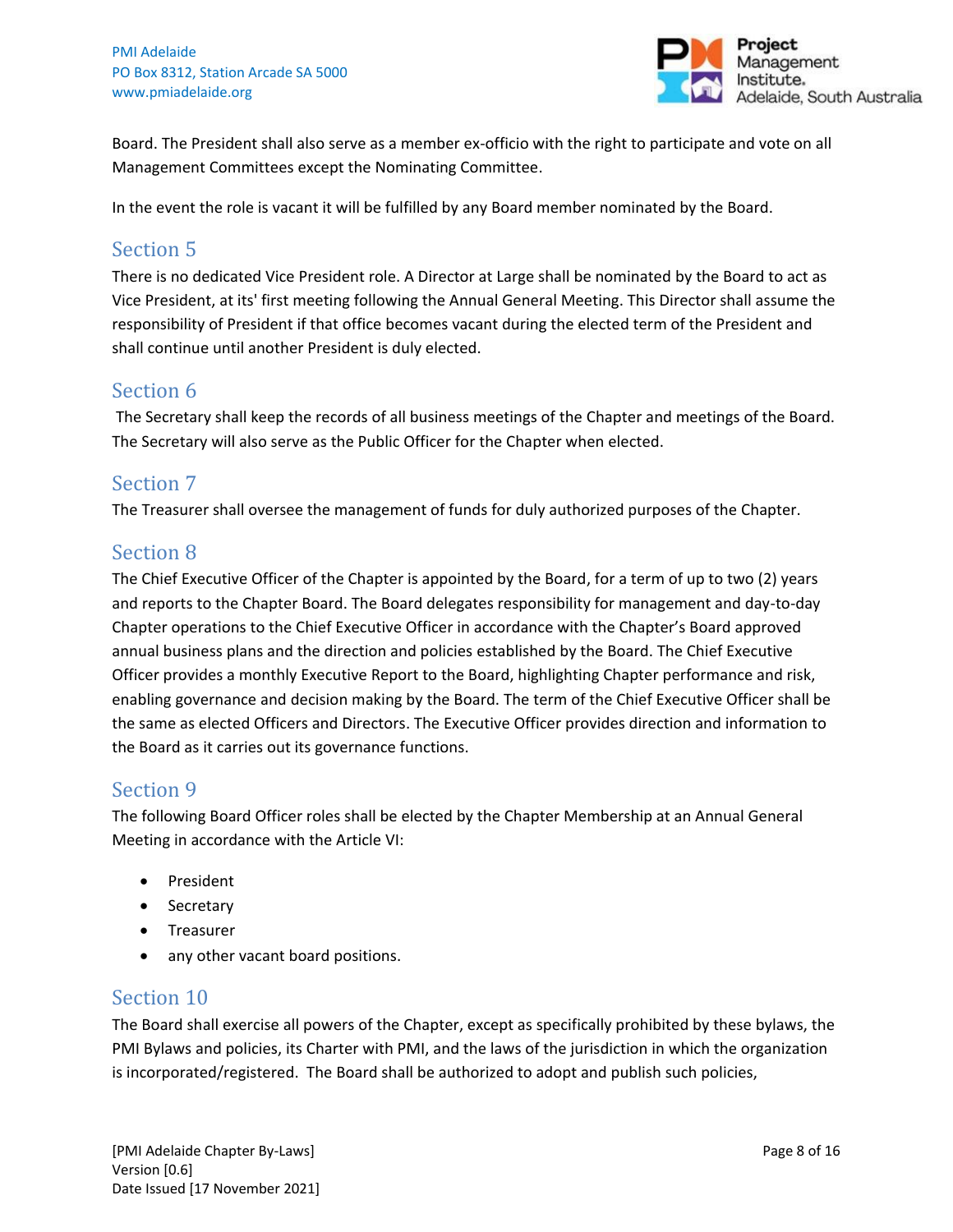

procedures and rules as may be necessary and consistent with these bylaws and PMI Bylaws and policies, and to exercise authority over all Chapter business and funds.

## Section 11

The Board shall meet at the call of the President, or at the written request of three (3) members of the Board. A quorum shall consist of no less than one-half of the voting membership of the Board at any given time. Each voting member in-attendance shall be entitled to one (1) vote. At its discretion, the Board may conduct its business by teleconference, email or other legally acceptable means. Meetings shall be conducted in accordance with parliamentary procedures determined by the Board.

## Section 12

The Board of Directors may declare an officer or Director at Large position to be vacant where an officer or Director at Large ceases to be a member in good standing of PMI or of the Chapter by reason of nonpayment of dues, or where the officer or Director at Large fails to attend two (2) consecutive Board meetings, without prior apology/notice.

## Section 13

An Officer or Director may resign by submitting a minimum of one (1) month written notice to the President or Secretary. Unless another time is specified in the notice or determined by the Board, the resignation shall be effective upon completion of the notice period. A Board officer may not resign from one position on the Board to run for another position on the Board.

## Section 14

An Officer or Director at Large may be removed from office for just cause in connection with the affairs of the organization, including for unethical practices, by a two-thirds (2/3) vote of the members present and in person at an official meeting of the membership, or by a two-thirds (2/3) vote of the Board.

## Section 15

If any Officer or Director at Large position (including the President) becomes vacant, the Board may appoint a successor to fill the office for the unexpired portion of the term for the vacant position. The Board may call for a special election by the chapter's membership to fill the vacant position as required.

## Section 16

The Board shall oversee the appointment of the Chief Executive Officer who shall, upon appointment, form an Executive Leadership Team to oversee the operational management of the Chapter. The Treasurer and Secretary will be standing members of the Executive Leadership Team to ensure robust and formal management of Chapter affairs. The Chief Executive Officer shall appoint, at their discretion, Associate Directors to oversee key Chapter functions which include, but are not limited to:

- Professional Development
- Events
- Industry Engagement

[PMI Adelaide Chapter By-Laws] Page 9 of 16 Version [0.6] Date Issued [17 November 2021]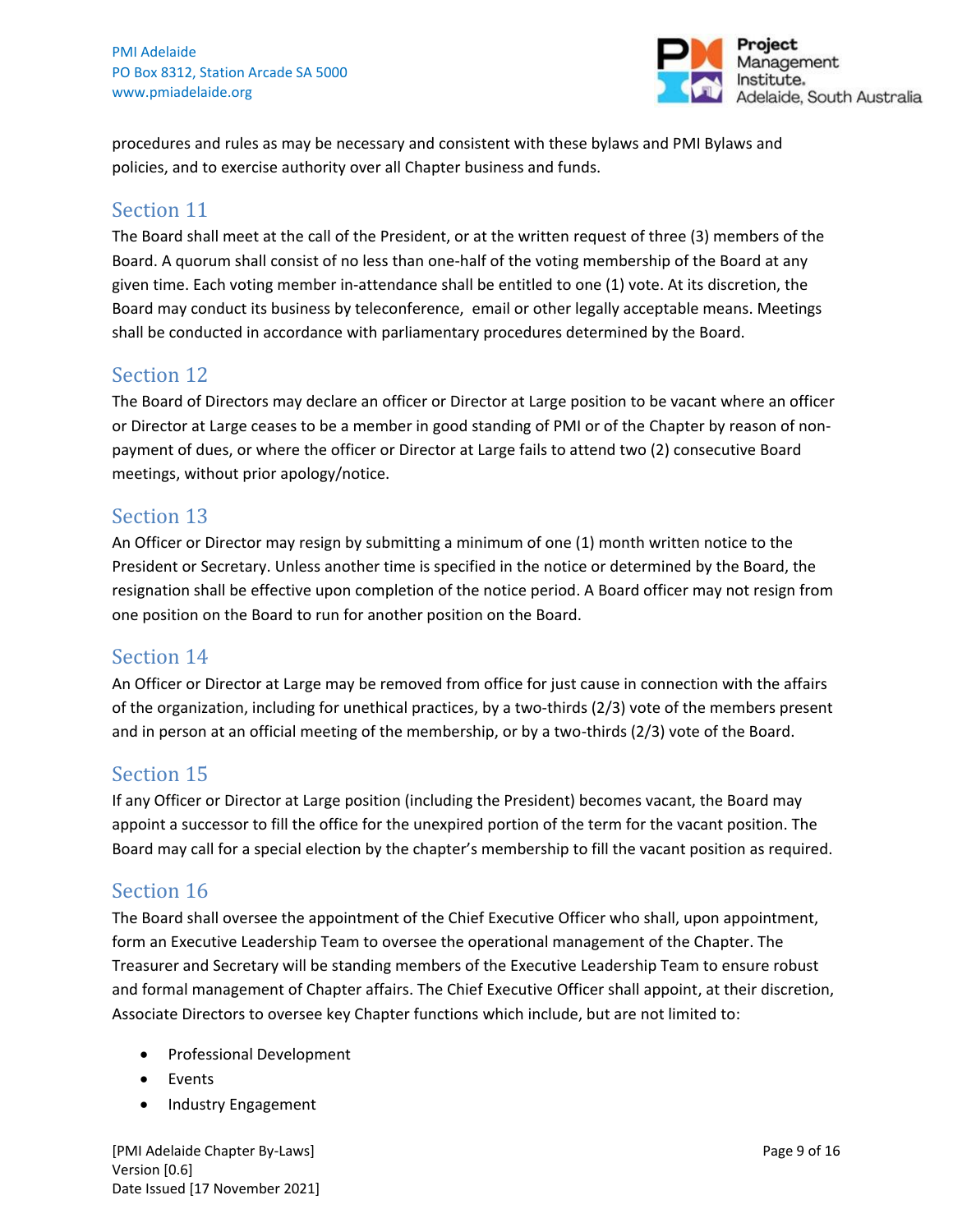

- Marketing and Communications
- Volunteers

Associate Directors will be permitted to attend Board meetings at the discretion of the Board. On occasion, Associate Directors may be requested to excuse themselves from Board proceedings where matters of a sensitive nature are to be discussed. Associate Directors will not have a voting right at Board meetings but are encouraged to contribute to the discussion at the discretion of the Chair of the Board.

## Section 17

The Board may, at its' discretion, solicit external specialist advice to support the strategic direction and operational management of the Chapter.

## <span id="page-9-0"></span>**Article VI Chapter Nominations and Elections**

#### Section 1

The nomination and election of officers and directors shall be conducted annually in accordance with the requirements contained in these Bylaws, including Article IV, Section 1 and Article V, Section 2, and this Article VI.

#### Section 2

All voting members in good standing of the Chapter shall have the right to vote in the election. Discrimination in election and nomination procedures based on race, color, creed, gender, age, marital status, national origin, religion, physical or mental disability, or unlawful purpose is prohibited.

## Section 3

Candidates who are elected shall take office for the elected term on the first day of the month following their election and shall hold office for the duration of their terms or until their successors have been elected and qualified.

#### Section 4

A Nominating Committee shall prepare a slate containing nominees for a Board position and shall determine the eligibility and willingness of each nominee to stand for election. Candidates for Board positions may also be nominated by petition process established by the Nominating Committee or the Board. Elections shall be conducted (a) during the annual meeting of the membership; or (b) by mail ballot to all voting members in good standing; or (c) by electronic vote in compliance with the legal jurisdiction. Voting by proxy is not allowed. The candidate who receives a majority of votes cast for each office shall be elected. Ballots shall be counted by the Nominating Committee or by tellers designated by the Board.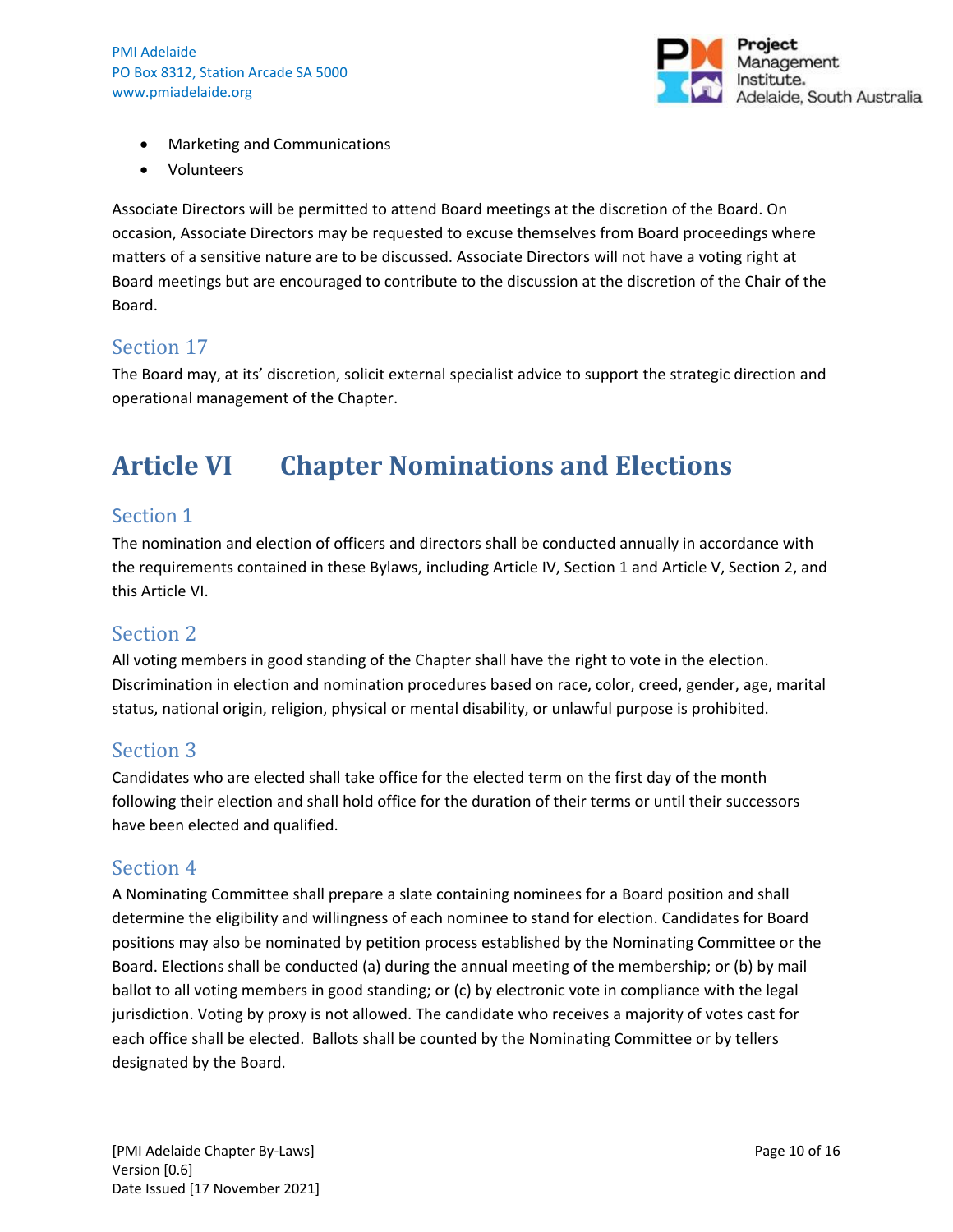

## Section 5

No current member of the Nominating Committee shall be included in the slate of nominees prepared by the Committee.

## Section 6

In accordance with PMI policies, practices, procedures, rules and directives, no funds or resources of PMI or the Chapter may be used to support the election of any candidate or group of candidates for PMI, Chapter, or public office. No other type of organized electioneering, communications, fund-raising or other organized activity on behalf of a candidate shall be permitted. The Chapter Nominating Committee, or other applicable body designated by the Chapter, will be the sole distributor(s) of all election materials for Chapter elected positions.

## <span id="page-10-0"></span>**Article VII Nominations Committee**

## Section 1

The President, with the approval of the Board by majority, shall appoint a Nominating Committee consisting of at least three (3) members of the Chapter in good financial standing. The Immediate Past President shall also be invited to act as Board Liaison within the Nominations Committee.

#### Section 2

The Nominating Committee shall be chaired by a Member in good standing, appointed by the President.

## Section 3

Each nominee seeking election to the Board must be a Chapter member in good standing for two previous consecutive years.

## Section 4

A candidate may withdraw their nomination by notifying the Nominating Committee in writing.

#### Section 5

The election of the Board shall occur within five months of the fiscal year completion as identified in Article VIII.

## Section 6

The Nominating Committee shall present its final candidate recommendations to the Chapter membership no less than fourteen (14) days prior to the election and prepare an election ballot as required.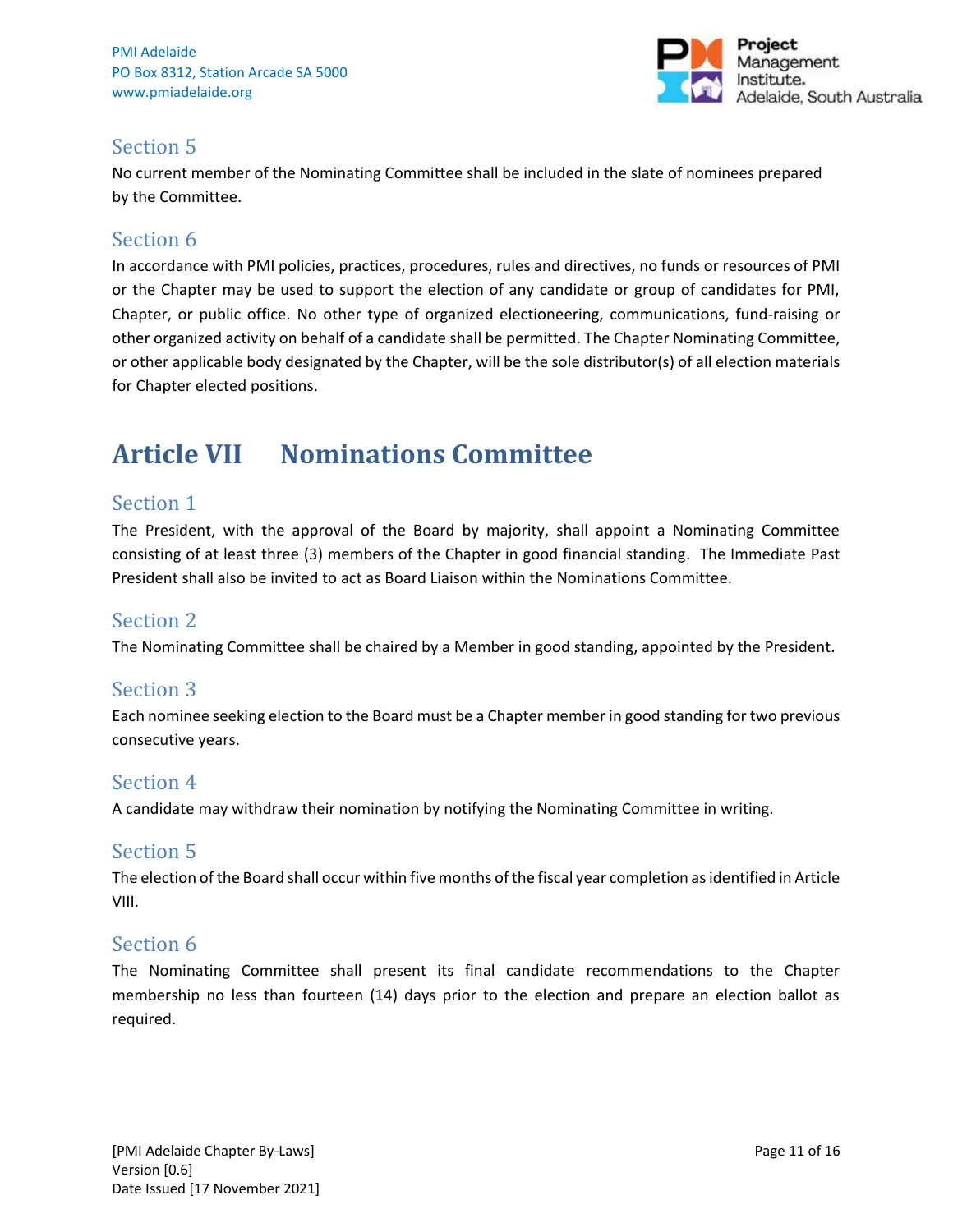

## <span id="page-11-0"></span>**Article VIII Chapter Committees**

## Section 1

The Board may authorize the establishment of standing or temporary committees to advance the purposes of the organization. The Board shall establish a charter for each committee, which defines its purpose, authority, and outcomes. Committees are responsible to the Board. Committee members shall be appointed from the membership of the organization. The Chapter officers and/or Directors can serve on the Chapter Committees unless it specifically is restricted by the Bylaws.

## Section 2

All committee members and a chairperson for each committee shall be appointed by the President with the approval of the Board.

## <span id="page-11-1"></span>**Article IX Chapter Finance**

## Section 1

The fiscal year of the Chapter shall be from 1 January to 31 December.

## Section 2

The Chapter annual membership dues shall be set by the Chapter's Board and communicated to PMI in accordance with policies and procedures established by PMI.

## Section 3

The Chapter Board shall establish policies and procedures to govern the management of its finances and shall submit required tax filings to appropriate government authorities.

## Section 4

All dues' billings, dues collections and dues disbursements shall be performed by PMI.

## <span id="page-11-2"></span>**Article X Meetings of the Membership**

## Section 1

An annual meeting of the membership shall be held at a date and location to be determined by the Board but shall be no later than five (5) months after the end of the financial year.

## Section 2

Notice of all annual meetings shall be sent by the Board to all members at least 14 days in advance of the meeting. The notice shall set out when and where the meeting will be held and the particulars of the order of business to be transacted at the meeting. Action at such meetings shall be limited to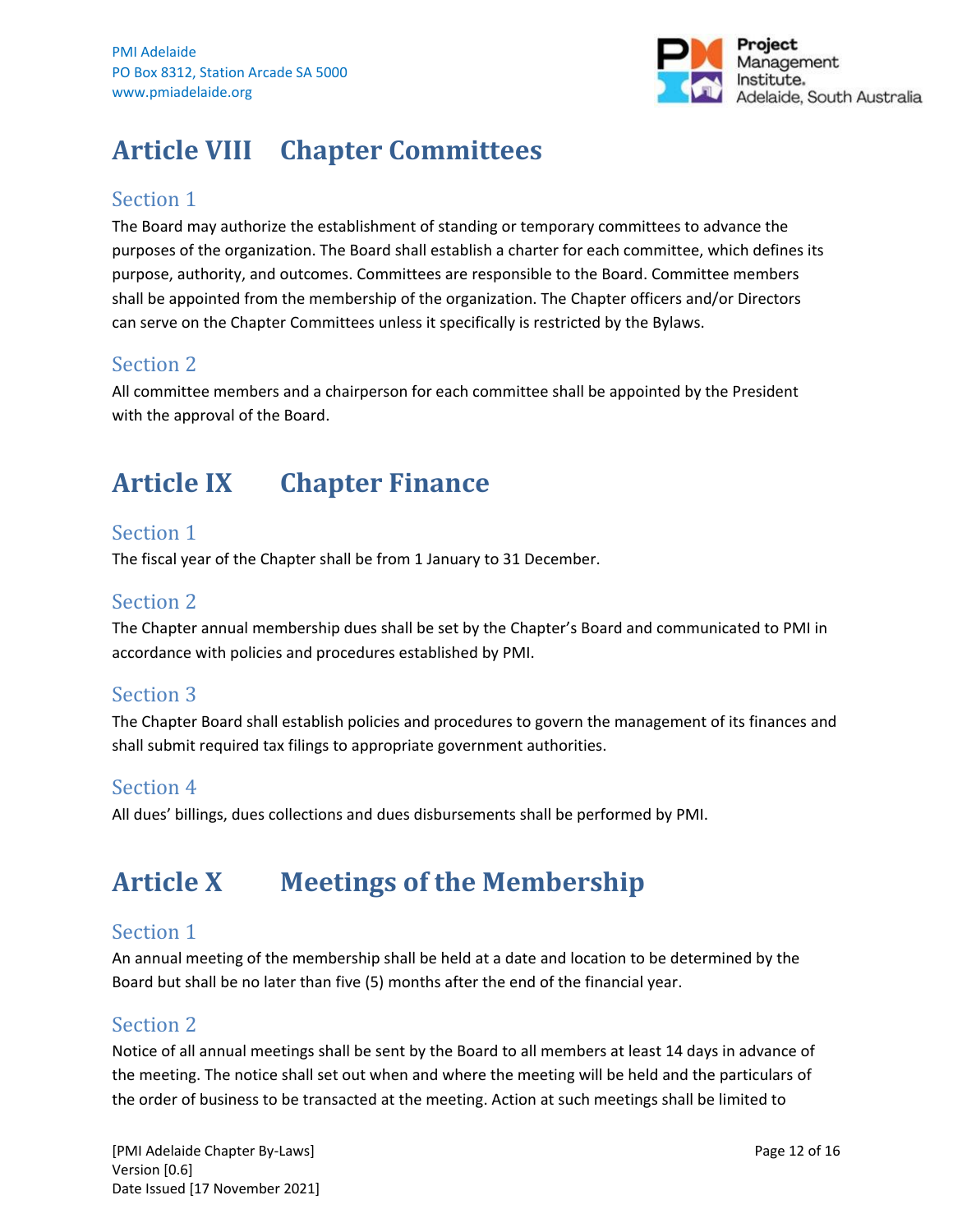

those agenda items contained in the notice of the meeting. Where a special resolution is to be proposed, then a period of 21 days' notice shall be provided.

#### Section 3

Special general meetings of the membership may be called by the President; by a majority of the Board; or by petition of five percent (5%) of the voting membership directed to the President.

## Section 4

Upon a requisition in writing of not less than 5% of the total number of members of the association, the Board shall, within one month of the receipt of the requisition, convene a special general meeting for the purpose specified in the requisition. If a special general meeting is not convened within one month, the requesting members, or at least 50% of their number, may convene a special general meeting. Such a meeting shall be convened in the same manner as nearly as practical as a meeting convened by the Board. The Board shall ensure that the requesting members are supplied, free of charge, with particulars of the members entitled to receive a notice of meeting. Members details are sensitive and, as such, requesting members must sign PMIs confidentiality and records compliance agreement before details are supplied. The reasonable expenses of convening and conducting such a meeting shall be borne by the Chapter.

## Section 5

Notice of all special meetings shall be sent, by the Board, to membership 14 days in advance of the meeting to allow membership the opportunity to participate in such special meetings. The notice should indicate the time and place of the meeting and include the proposed agenda. Action at such meetings shall be limited to those agenda items contained in the notice of the meeting.

## Section 6

Quorums at all annual and special meetings of the Chapter shall be five percent (5%) of the voting membership in good standing, present and in person. Voting by proxy is not allowed.

## Section 7

If within 30 minutes after the time appointed for the meeting a quorum of members is not present, a meeting convened upon the requisition of members shall lapse. In any other case, the meeting shall stand adjourned to the same day in the next week, at the same time and place and if at such adjourned meeting a quorum is not present within 30 minutes of the time appointed for the meeting the members present shall form a quorum.

## Section 8

All meetings shall be conducted according to parliamentary procedures determined by the Board.

## Section 9

Where a general meeting requires a vote of the members present, the meeting Chair shall have the casting vote in the event of a tie in the votes.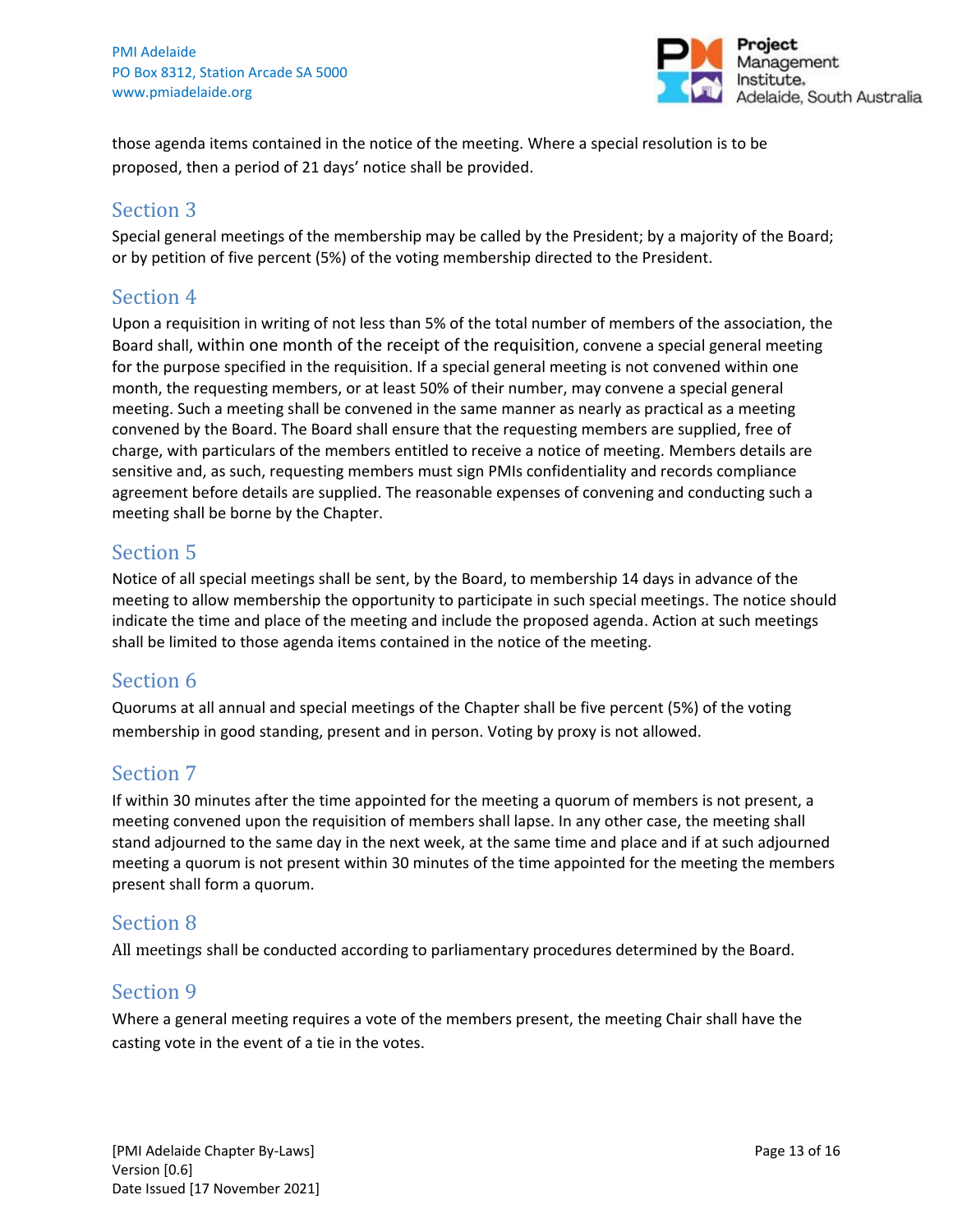

## <span id="page-13-0"></span>**Article XI Inurement and Conflict of Interest**

## Section 1

No member of the Chapter shall receive any pecuniary gain, benefit, or profit, incidental or otherwise, from the activities, financial accounts, and resources of the Chapter, except as otherwise provided in these bylaws.

## Section 2

No officer, director, appointed committee member or authorized representative of the Chapter shall receive any compensation, or other tangible or financial benefit for service on the Board. However, the Board may authorize payment by the Chapter of actual and reasonable expenses incurred by an officer, director, committee member or authorized representative regarding attendance at Board meetings and other approved activities.

## Section 3

The Chapter may engage in contracts or transactions with members, elected officers or directors of the Board, appointed committee members or authorized representatives of Chapter and any corporation, partnership, association or other organization in which one or more of Chapter's directors, officers, appointed committee members or authorized representatives are: directors or officers, have a financial interest in, or are employed by the other organization, provided the following conditions are met:

- A. the facts regarding the relationship or interest as they relate to the contract or transaction are disclosed to the board of directors prior to commencement of any such contract or transaction.
- B. the board in good faith authorizes the contract or transaction by a majority vote of the directors who do not have an interest in the transaction or contract.
- C. the contract or transaction is fair to Chapter and complies with the laws and regulations of the applicable jurisdiction in which Chapter is incorporated or registered at the time the contract or transaction is authorized, approved, or ratified by the board of directors.

## Section 4

All officers, directors, appointed committee members and authorized representatives of the Chapter shall act in an independent manner consistent with their obligations to the Chapter and applicable law, regardless of any other affiliations, memberships, or positions.

## Section 5

All officers, directors, appointed committee members and authorized representatives shall disclose any interest or affiliation they may have with any entity or individual with which Chapter has entered, or may enter, into contracts, agreements, or any other business transaction, and shall refrain from voting on, or influencing the consideration of, such matters.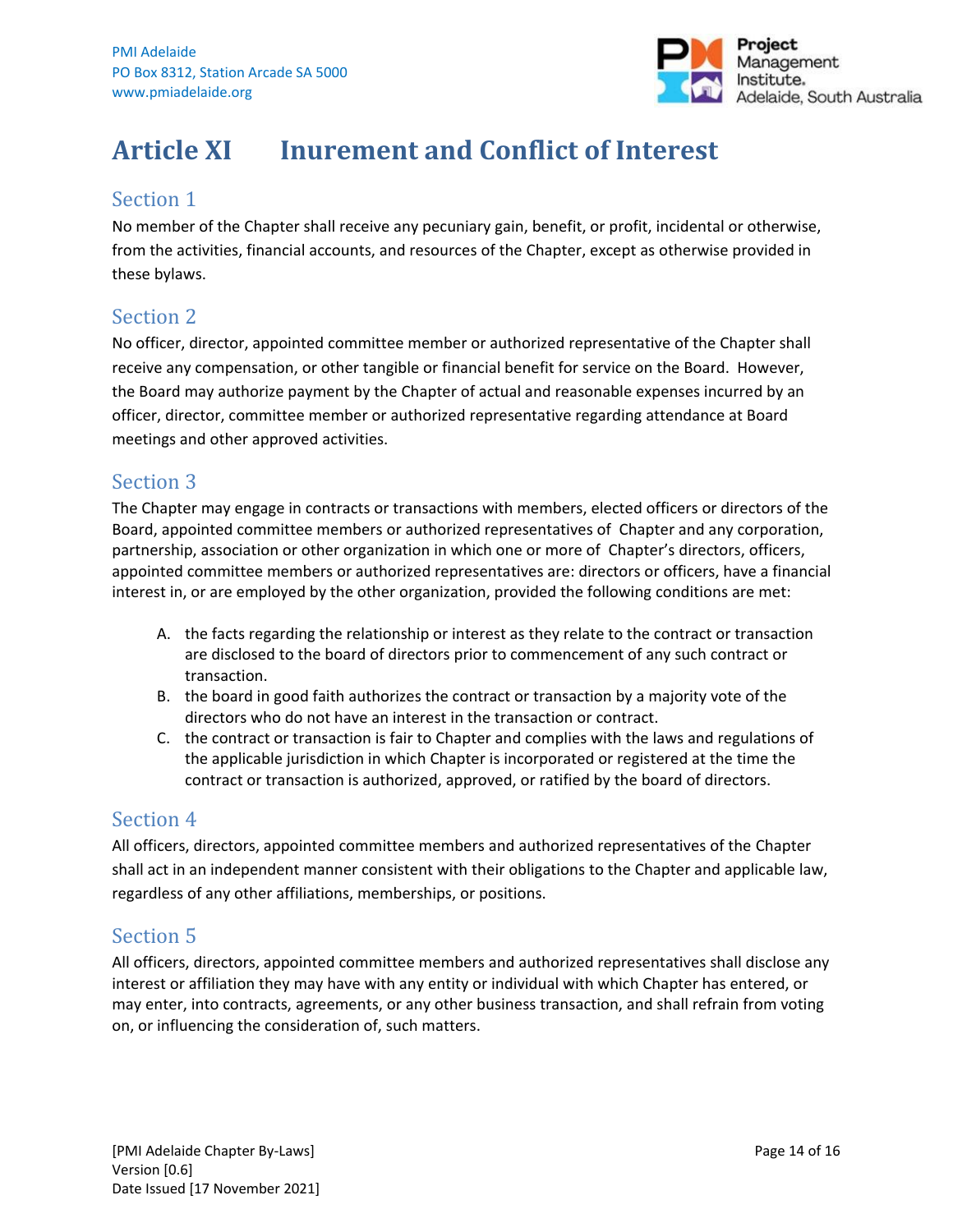

## <span id="page-14-0"></span>**Article XII Indemnity**

## Section 1

In the event that any person who is or was an officer, director, committee member, or authorized representative of the Chapter, acting in good faith and in a manner reasonably believed to be in the best interests of the Chapter, has been made party, or is threatened to be made a party, to any civil, criminal, administrative, or investigative action or proceeding (other than an action or proceeding by or in the right of the corporation), such representative may be indemnified against reasonable expenses and liabilities, including attorney fees, actually and reasonably incurred, judgments, fines and amounts paid in settlement in connection with such action or proceeding to the fullest extent permitted by the jurisdiction in which the organization is incorporated. Where the representative has been successful in defending the action, indemnification is mandatory.

## Section 2

Unless ordered by a court, discretionary indemnification of any representative shall be approved and granted only when consistent with the requirements of applicable law, and upon a determination that indemnification of the representative is proper in the circumstances because the representative has met the applicable standard of conduct required by law and in these bylaws.

## Section 3

To the extent permitted by applicable law, the Chapter may purchase and maintain liability insurance on behalf of any person who is or was a director, officer, employee, trustee, agent, or authorized representative of the Chapter, or is or was serving at the request of the Chapter as a director, officer, employee, trustee, agent or representative of another corporation, domestic or foreign, non-profit or for-profit, partnership, joint venture, trust or other enterprise.

## <span id="page-14-1"></span>**Article XII Amendements**

## Section 1

These bylaws may be amended by a two-thirds (2/3) vote of the voting membership in good standing voting by electronic ballot; or by two-thirds (2/3) vote of membership present and voting at an annual meeting of the Chapter duly called and regularly held; or by a two-thirds (2/3) vote of the voting membership in good standing voting by mail ballot returned within thirty (30) days of the date by which members can reasonably be presumed to have received the ballot. Notice of proposed changes shall be sent in writing to the membership at least thirty (30) days before such meeting or vote.

## Section 2

Amendments may be proposed by the Board on its own initiative, or upon petition by ten percent (5%) of the voting members in good standing addressed to the Board. All such proposed amendments shall be presented by the Board with or without recommendation.